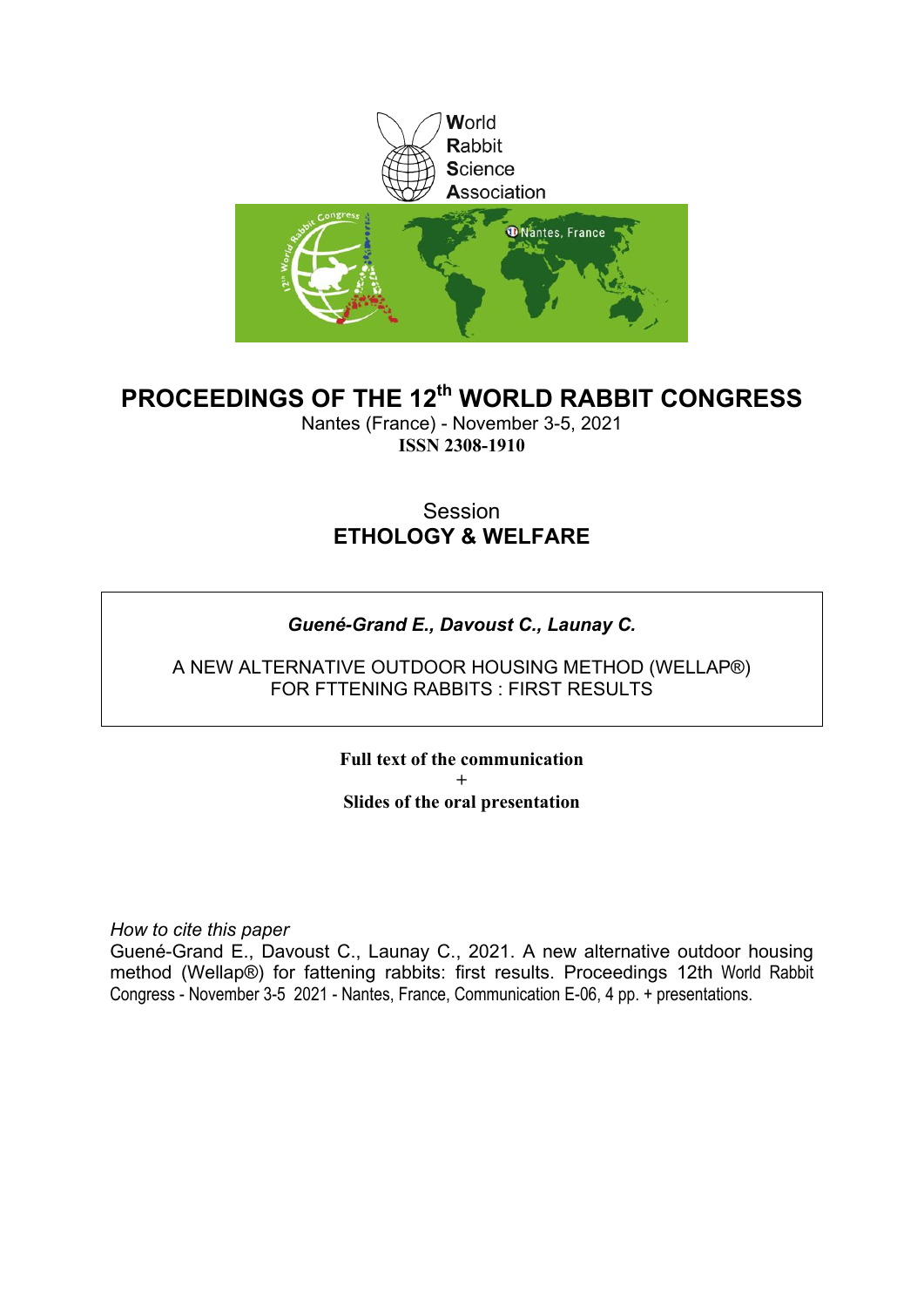### **A NEW ALTERNATIVE OUTDOOR HOUSING METHOD (WELLAP®) FOR FATTENING RABBITS: FIRST RESULTS**

### **Guené-Grand E.1\*, Davoust C.<sup>2</sup> , Launay C.<sup>1</sup>**

<sup>1</sup> NEOVIA-ADM, Rue de l'église, 02400 Chierry, France. ² WISIUM, Rue de l'église, 02400 Chierry France \* Corresponding author: Emeline.GueneGrand@adm.com

#### **ABSTRACT**

Animal welfare has become a very important theme for animal production, including rabbits. A new project for alternative housing system, named Wellap®, has been set with several elements: behavior, feeding, know how on farming and building. The aim of the present trial is focused on the behavior of rabbits, housed in pens, having free access to the outside 24/24 h, 7/7 d, and exposed only to natural light. Half of the pens (n= 3 pens of 50 rabbits per group, 4m² inside and 8m² outside,) contained dusty wood chips and the other half contained duck board on the entire surface of the inside pen. Pens were enriched with gnawing blocks and double-level platform. Sanitary status, intake of gnawing blocks were recorded and behavior of rabbits was evaluated  $\hat{3}$  times a day,  $5 \frac{d}{7}$  during the whole period of fattening . Rabbits were fed restricted during the fattening period (100, 120, 134, 150 and 170 g/day for the 5 weeks of the trial). At the end of the trial, the sanitary status was better for rabbits from the pens with duck board compared to pens with wood chips; 0 dead vs. 4 respectively  $(p=0.04)$ . The percentage of rabbits outside was 30% of the total at 8:30 in the morning; 4.9% at 11:00 am, and 15.6% at 3:00 pm. Growth performance are penalized by the very strict feed restriction (body weight at 70 days of age was 2.341 kg, lower than the Hyplus PS19xPS59 standard that mentions 2,560 kg) and by the feed which is deliberately not very energetic in order to secure the sanitary status. This very innovative system demonstrates that raising rabbits with access to the outside is possible, even if arrangements concerning feeding are necessary and are in progress.

**Key words**: Animal welfare, animal behavior, alternative housing, pen housing, fattening rabbits

#### **INTRODUCTION**

Animal welfare has become a very important theme for animal production, including rabbits. In 2017, the European parliament questioned the current rabbit farming conditions. The parliament, following the requests of the welfarist NGOs, wants breeders to gradually abandon the cages and replace them with alternative solutions. Studies have been published on fattening rabbits in pens. Housing in pens can sometimes degrade health status when the density is too high and sometimes even alter the growth performance of fattening rabbits, but also allows to develop a more complete behavioral pattern (Maertens et al., 2011; Szendrő and Dalle Zotte, 2011; Trocino et al., 2014).

There is a need today to develop alternative housing systems which will further improve animal welfare, especially by environmental enrichment, and which also meets consumer demands. WISIUM and NEOVIA are working together on a new alternative housing systems project, called Wellap®, which includes several elements: behavior, feeding, know how on farming and building. The aim of this first trial is focused on the behavior of rabbits, housed in pens and having free access to the outside in a system named Wellap®. Growth performance and health status were recorded in order to study the impact of this new type of housing, but the first objective of this work remains the evaluation of animal behavior.

#### **MATERIALS AND METHODS**

#### **Animals and experimental design**

The trial was conducted at the NEOVIA research station located in Saint Nolff (56) between April 16<sup>th</sup> and May  $28^{\text{th}}$ , 2019.

A total of 300 rabbits issued from Hyplus PS19xPS59 were weaned at 35 days of age. They were allocated in 6 pens according their body weight one day before weaning. A commercial feed (theoretical DE: 2230 kcal/kg, 15.0% protein, 3.2% fat and 20.0 % crude fiber) containing a coccidiostat (Diclazuril, 1 ppm) and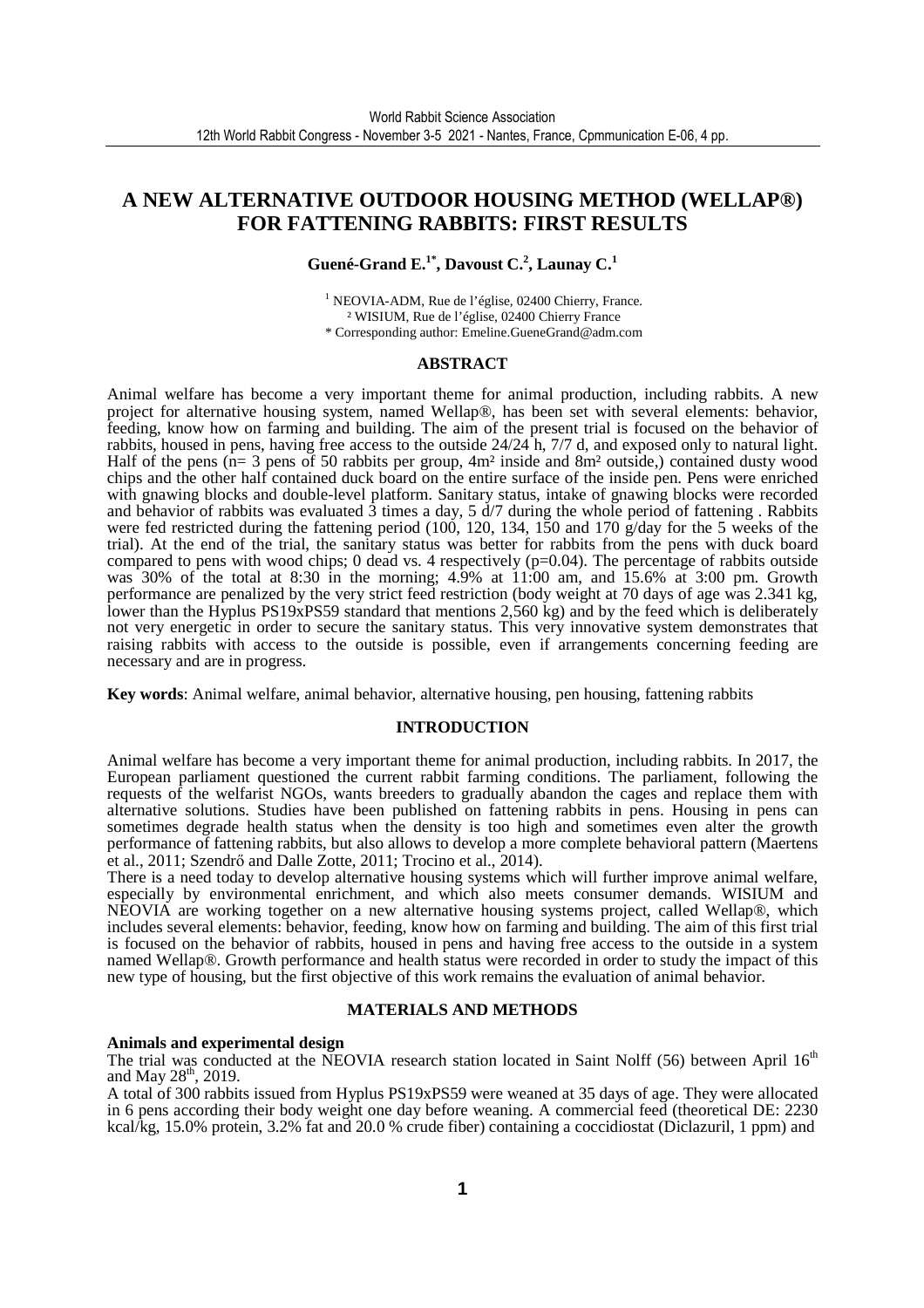1% of polyphenol extract (Cassanova) was distributed after weaning, and all rabbits were fed restricted  $(100, 120, 134, 150, \text{and } 170, \text{g/day}$  for the 5 weeks of the trial). Feed was distributed at 4:00 pm. Rabbits had free access to water.

#### *Housing*

The building contained 6 pens, each with an interior part and an exterior part. The floor area of each case was 4 m<sup>2</sup> inside and 8 m<sup>2</sup> outside. The inside part was heated during the first week. Rabbits (50 rabbits per pen) were exposed only to natural light, except during measurements to facilitate the work of the animal keepers (body weight…). All pens contained PVC pipes outside, in which rabbits could hide. There outside floor was made of concrete. The outside soil was swept once a week to remove faeces.

In the inside part, two kinds of pens were studied: half of the pens contained dusty wood chips and the other half of pens contained duck board on the entire surface of the pen. Wood chips were added if necessary, but they were not removed during the whole trial. There was no cleaning under the duck board. In each of the 6 pens, a double-level platform  $(1m^2)$  square each) was placed inside, so as to offer the rabbits the opportunity to jump and hide. In each pens, one drinker and two feeders were placed inside. Two gnawing blocks (1 kg Lapety Bloc Fourrage: 80% of alfalfa and straw) were placed in cages, one inside and one outside. Access to outside was open 24/24 h, rabbits are free to go in and out when they want.

#### **Controls and measures**

During the fattening period, morbidity control was performed on all animals each week. Mortality was recorded daily and the apparent causes of death were recorded. The intake of gnawing blocks was registered each week. Water intake was registered each day for the 6 pens. The number of rabbits placed outside was counted three times a day: 8:30 am, 1:00 pm and 3:30 pm, 5d/7. Precautions were taken to avoid rabbits behavior change by human presence. Rabbits live weight and pen feed intake were recorded each week between weaning and 70 days of age.

Mortality and morbidity were compared by a frequency comparison test (Chi², Rstudio, version 1.2.5033). Growth performances are analyzed with RStudio software. The statistical model included the fixed effect of the kind of pens and the pen in random effect.

#### **RESULTS AND DISCUSSION**

#### **Sanitary Status**

A total of 4 rabbits died during the trial, all in the pens with wood chips. Mortality was significantly higher in pens with wood chips compared to pens with duck board (2.7% vs 0%, for wood chips and duck board respectively, p=0.04). These results are consistent with the review of Szendrő et Dalle Zotte, 2011 who reported an increase of mortality with the use of deep litters. Morbidity (diarrhea and bloating) was not different between the two kinds of pens, but there were more sick rabbits in the pens containing the wood chips. In this trial, mortality and morbidity were low, thus it is difficult to clearly conclude according to the kind of pens.

#### **Gnawing blocks intake**

In the two kinds of pens, rabbits gnaw on blocks as shown by the intake presented in Table 1. Rabbits ate in average 0.740 g/ day / rabbit of gnawing block. This kind of enrichment is beneficial for rabbits, because it is known to reduce the stereotypies (gnawing the bars of the cage) and aggressive behaviors (Princz et al., 2007). There was no difference between the two kinds of pens. These observations could indicate a better satisfaction of the behavioral needs for the enriched caged rabbits. **Table 1**: Gnawing blocks intake

|              | Wood chips |           | Duck board |           | Prob.     |  |
|--------------|------------|-----------|------------|-----------|-----------|--|
| g/day/rabbit | Mean       | <b>SD</b> | Mean       | <b>SD</b> |           |  |
| $35-43d$     | 0.491      | 0.223     | 0.457      | 0.119     | NS        |  |
| 43-49 d      | 0.719      | 0.225     | 0.444      | 0.063     | NS        |  |
| 49-56 d      | 0.882      | 0.411     | 0.587      | 0.117     | NS        |  |
| 56-63 d      | 1.738      | $\theta$  | 0.992      | 0.698     | <b>NS</b> |  |
| $63-70d$     | 0.984      | 0.454     | 1.101      | 0.481     | <b>NS</b> |  |
| $35-70d$     | 0.789      | 0.283     | 0.691      | 0.039     | NS        |  |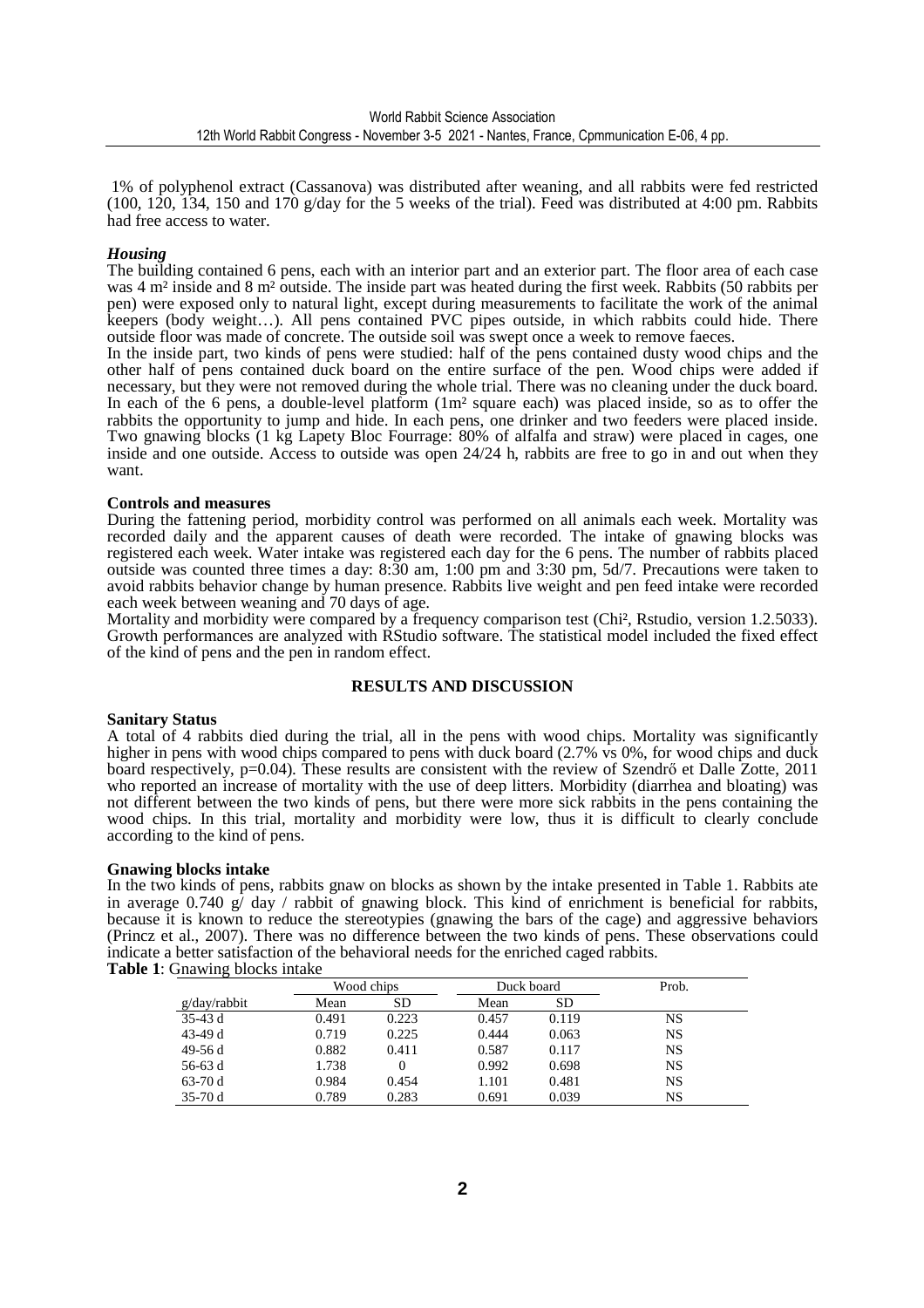#### **Use of outdoor and indoor areas**

The Figure 1 shows the percentage of rabbit in the outside area during the week (all pens combined). The rabbits go outside rather in the morning at 8:30 a.m. (30% of total rabbits were outside) than at 11 a.m. (4.9%) or 3:30 p.m. (15.6%). Throughout the trial, the percentage of rabbits in the outdoor area increased with age. The percentage of rabbits outside regarding the kind of pen was not registered. It could be imagined rabbits from pens with wood chips go outside more which would be consistent with the work of Matics et al., 2003, in which they observed the soiled and wet (by urine) planked-floor was chosen by fewer and fewer rearing rabbits after the first week. A new trial must be performed to evaluate this hypothesis. During few days, the percentage of rabbits in the outdoor area was very low (give a range of low values).



**Figure 1:** Percentage of rabbits outdoor according to time of day during the trial (from 36 to 70 d of age), all pens combined.

A link between the percentage of rabbits outside at 8:30 am and the outdoor temperature or humidity was studied to try to understand why rabbits don't go out on these days (Figure 2). There was no link between these two parameters and the behavior of rabbits, whatever the time of the day (data at 11:00 am and 3:00 pm not presented, no link either).



**Figure 2:** Percentage of rabbits outdoor at 8:30 am according to outside temperature and humidity during the trial (from 36 to 70 d of age), all pens combined.

#### **Growth performances**

Rabbits weighted 1,100 kg at weaning and 2,341 kg at 70 days of age (Table 2). This last data is below the Hyplus PS19xPS59 standard, i.e. 2,560 kg at 70 days of age. The live body weight was penalized by the very strict feed restriction and by the feed which had deliberately a low-energy content to guarantee animal health. We can also hypothesize that the energy expenditure was greater since the living space was larger. No difference was recorded according to the pen kind. In this trial, rabbits were fed restricted, thus, the feed intake was not different between the 2 kinds of pens. The ratio water/feed intake was interesting to evaluate to see if this new type of housing had an effect on eating behavior of animals. From 35 to 70 days of age, the water intake was 293.4 ml/rabbit/day, thus the ratio water/feed intake was 2.16, which is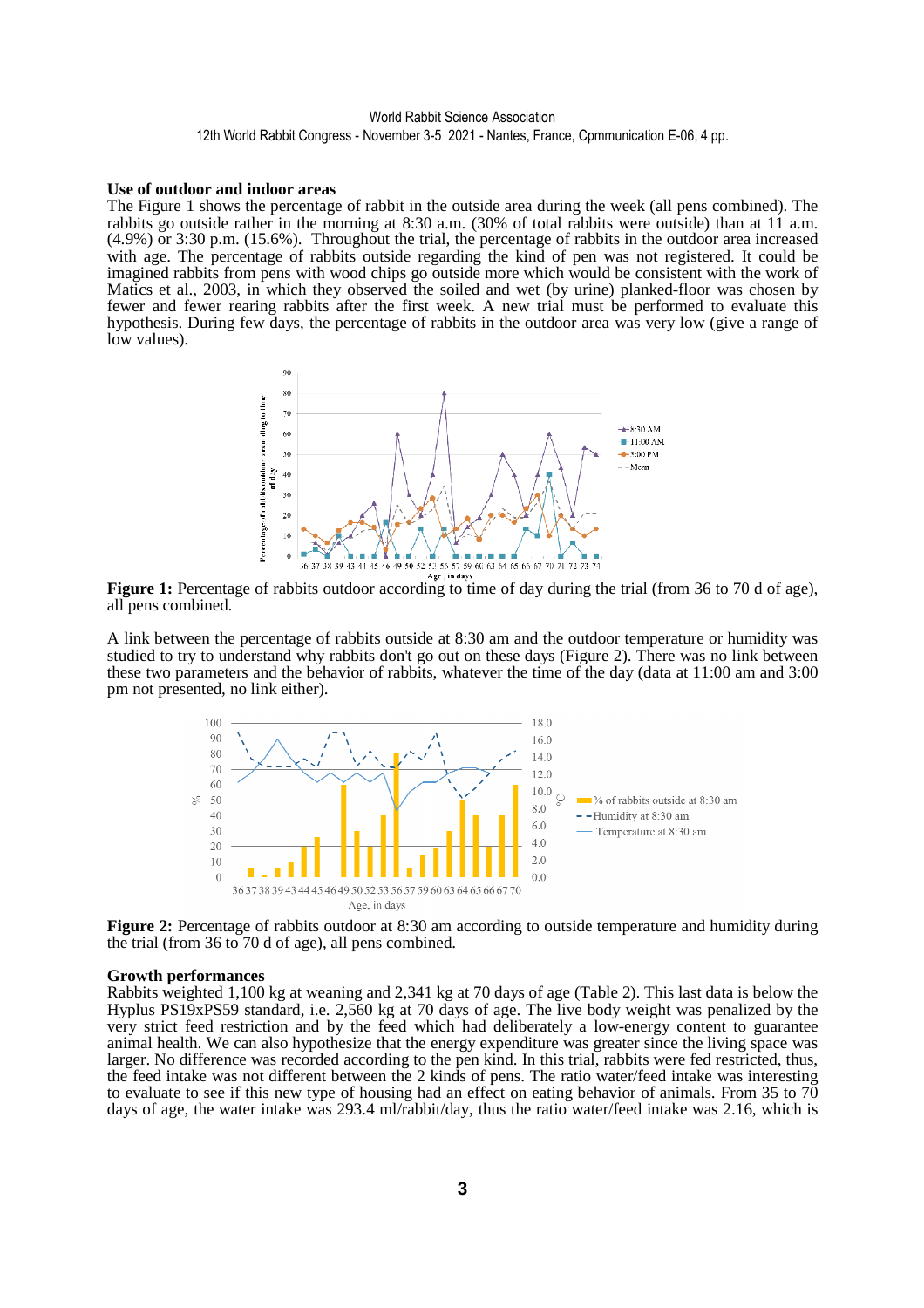not so far from the commonly calculated ratio of 2. This kind of housing did not modify the eating behavior of animals.

**Table 2**: Growth performances of rabbits regarding the kind of the pen

|                                 | Wood chips |       |       | Duck board | Prob.     |
|---------------------------------|------------|-------|-------|------------|-----------|
|                                 | mean       | sd    | mean  | sd         |           |
| Body Weight 35 d, kg            | 1.100      | 0.067 | 1.101 | 0.068      | NS        |
| Body Weight 70 d, kg            | 2.322      | 0.217 | 2.360 | 0.196      | <b>NS</b> |
| Average Daily Gain 35-70 d, g/d | 29.1       | 5.1   | 30.0  | 5.4        | <b>NS</b> |
| Feed intake $36-70$ d, $g/d$    | 135.8      | 0.0   | 135.8 | 0.0        | <b>NS</b> |
| <b>Feed Conversion Ratio</b>    | 4.67       | 0.09  | 4.53  | 0.032      | 0.05      |

Body weight and Average Daily Gain are calculated from individual data (n=50 rabbits per pen at day 35). Feed intake and Feed Conversion Ratio are calculated from pen data (n=3 per pen).

#### **CONCLUSIONS**

In this trial, even if morbidity and mortality were low, the pens with duck board allow a better sanitary status, potentially by avoiding contact between faeces and rabbits. This trial is the first in this thematic, it demonstrates that raising rabbits in a new type of housing with access to the outside and exposed only to natural light is possible, even if arrangements concerning feeding are necessary and are in progress.

#### **ACKNOWLEDGEMENTS**

The authors would like to thank all the staff who participated in this trial: Léa Verrière, Estelle Picard, Stéphane Guégan, Olivier Le Jeune, Joël Le Soucarnec and Raymond Adelis. The authors also would like to thank all the participants of the *Wisium Prospective Club* for their investment in this project.

#### **REFERENCES**

- Hypharm Groupe Grimaud, COURBE DE CROISSANCE LAPIN DE CHAIR PS19 x PS59, 201509 rev1 : http://www.hypharm.fr/media/hypharmfiche\_ps19xps59\_fr\_\_005363400\_1707\_19072016.pdf
- Maertens L., Rommers J., Jacquet M. 2011. Le logement des lapins en parcs, une alternative pour les cages classiques dans un système "duo"? *In Proc. 14èmes Journ. Rech. Cunicole, Le Mans, France, 22-23 novembre. 85-88.*
- Matics Zs., Szendrő Zs., Radnai I., Biró-Németh E., Gyovai M. 2003. Examination of free choice of rabbits among different sagefloors. *Agric. Conspectus Sci., 68, 265–268*.
- Princz Z., Orova Z., Nagi I., Jordan D., Stuhec I., Luzi F., Verga M., Szendrò Zs. 2007. Application of gnawing stocks in rabbit housing. *World Rabbit Sci*., *15, 29-36*.
- Szendrò ZS., Dalle Zotte A., 2011. Effect of housing conditions on production and behaviour of growing meat rabbits: A review. *Livestock Sci., 37, 296-303.*
- Trocino A, Filiou E., Tazzoli M., Bertotto D., Negrato E., Xiccato G. 2014. Behaviour and welfare of growing rabbits housed in cages and pens. *Livestock Sci.*, *167, 305–314.*